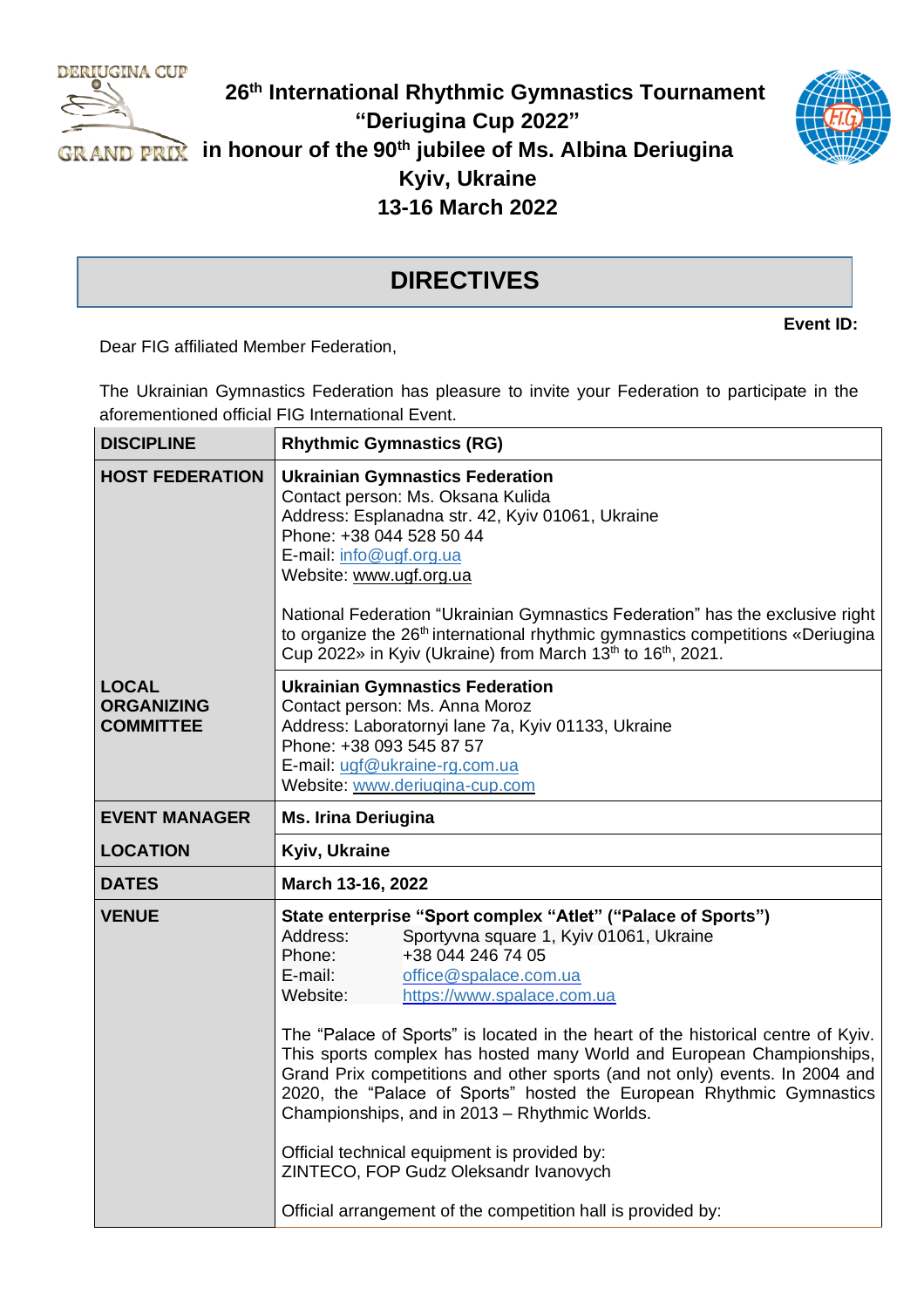|                                           | FOP Gudz Oleksandr Ivanovych                                                                                                                                                                                                                                                                                                                                                                                                                                                                                                                                                                                                                                                                                                                                                                                                                                                                                                                                                                                                        |  |
|-------------------------------------------|-------------------------------------------------------------------------------------------------------------------------------------------------------------------------------------------------------------------------------------------------------------------------------------------------------------------------------------------------------------------------------------------------------------------------------------------------------------------------------------------------------------------------------------------------------------------------------------------------------------------------------------------------------------------------------------------------------------------------------------------------------------------------------------------------------------------------------------------------------------------------------------------------------------------------------------------------------------------------------------------------------------------------------------|--|
|                                           | Official printing services provided by:<br>TOV "Novyi druk"                                                                                                                                                                                                                                                                                                                                                                                                                                                                                                                                                                                                                                                                                                                                                                                                                                                                                                                                                                         |  |
|                                           | Official security: Holding of security enterprises "Sheriff"                                                                                                                                                                                                                                                                                                                                                                                                                                                                                                                                                                                                                                                                                                                                                                                                                                                                                                                                                                        |  |
|                                           | Official internet provider: lucky.Net                                                                                                                                                                                                                                                                                                                                                                                                                                                                                                                                                                                                                                                                                                                                                                                                                                                                                                                                                                                               |  |
| <b>APPARATUS</b><br><b>SUPPLIER</b>       | Please refer to the attached apparatus list.                                                                                                                                                                                                                                                                                                                                                                                                                                                                                                                                                                                                                                                                                                                                                                                                                                                                                                                                                                                        |  |
| <b>GYMNASTS'</b><br><b>HAND APPARATUS</b> | The changes of the Apparatus Norms for the Hand Apparatus valid for<br>Apparatus Manufacturers and Gymnasts enter into force from 01 January 2019.                                                                                                                                                                                                                                                                                                                                                                                                                                                                                                                                                                                                                                                                                                                                                                                                                                                                                  |  |
|                                           | The list of the RG Hand Apparatus with valid certificates is published on the FIG<br>website (here) and updated regularly. Make sure that your gymnasts use only<br>FIG certified Hand Apparatus for this event and for any other FIG recognized<br>competitions, as they will not be allowed to compete with an Apparatus which<br>does not comply with the norms.                                                                                                                                                                                                                                                                                                                                                                                                                                                                                                                                                                                                                                                                 |  |
|                                           | Random checks on the FIG and Manufacturers' Logos will be carried out<br>at any time during the Event.                                                                                                                                                                                                                                                                                                                                                                                                                                                                                                                                                                                                                                                                                                                                                                                                                                                                                                                              |  |
| <b>RULES AND</b><br><b>REGULATIONS</b>    | The event will be organized under the following FIG rules, as valid in the year<br>of the event, except for any deviation mentioned in these directives:<br><b>Statutes</b><br>Code of Discipline<br>$\bullet$<br><b>Technical Regulations</b><br>$\bullet$<br>Code of Ethics<br>$\bullet$<br>Code of Conduct<br>$\bullet$<br><b>License Rules</b><br>$\bullet$<br>Code of discipline<br>$\bullet$<br>Code of Points and relevant Newsletters<br><b>General Judges' Rules</b><br>Specific Judges' Rules for Rhythmic Gymnastics<br>Medical Organization of the Official FIG Competitions<br>$\bullet$<br><b>Anti-Doping Rules</b><br>٠<br>Framework for safeguarding athletes and other participants from<br>٠<br>harassment and abuse in sport during events<br><b>Media Rules</b><br>$\bullet$<br><b>Apparatus Norms</b><br>$\bullet$<br><b>Advertising and Publicity Rules</b><br>$\bullet$<br><b>Accreditation Rules</b><br><b>Regulations for Awards Ceremonies</b><br>and subsequent decisions of the FIG Executive Committee |  |
| <b>FEDERATIONS</b><br><b>INVITED</b>      | The Organizing Member Federation will invite all Member Federations.                                                                                                                                                                                                                                                                                                                                                                                                                                                                                                                                                                                                                                                                                                                                                                                                                                                                                                                                                                |  |
| <b>AGE LIMITS</b>                         | Seniors: born in 2006 or before<br>Juniors: born in 2007, 2008, 2009<br>Only Gymnasts with the correct age and holding a valid FIG License, until<br>the end of the event, may participate.                                                                                                                                                                                                                                                                                                                                                                                                                                                                                                                                                                                                                                                                                                                                                                                                                                         |  |
| <b>SIZE OF</b><br><b>DELEGATION</b>       | The maximum size of the delegation is as follows:                                                                                                                                                                                                                                                                                                                                                                                                                                                                                                                                                                                                                                                                                                                                                                                                                                                                                                                                                                                   |  |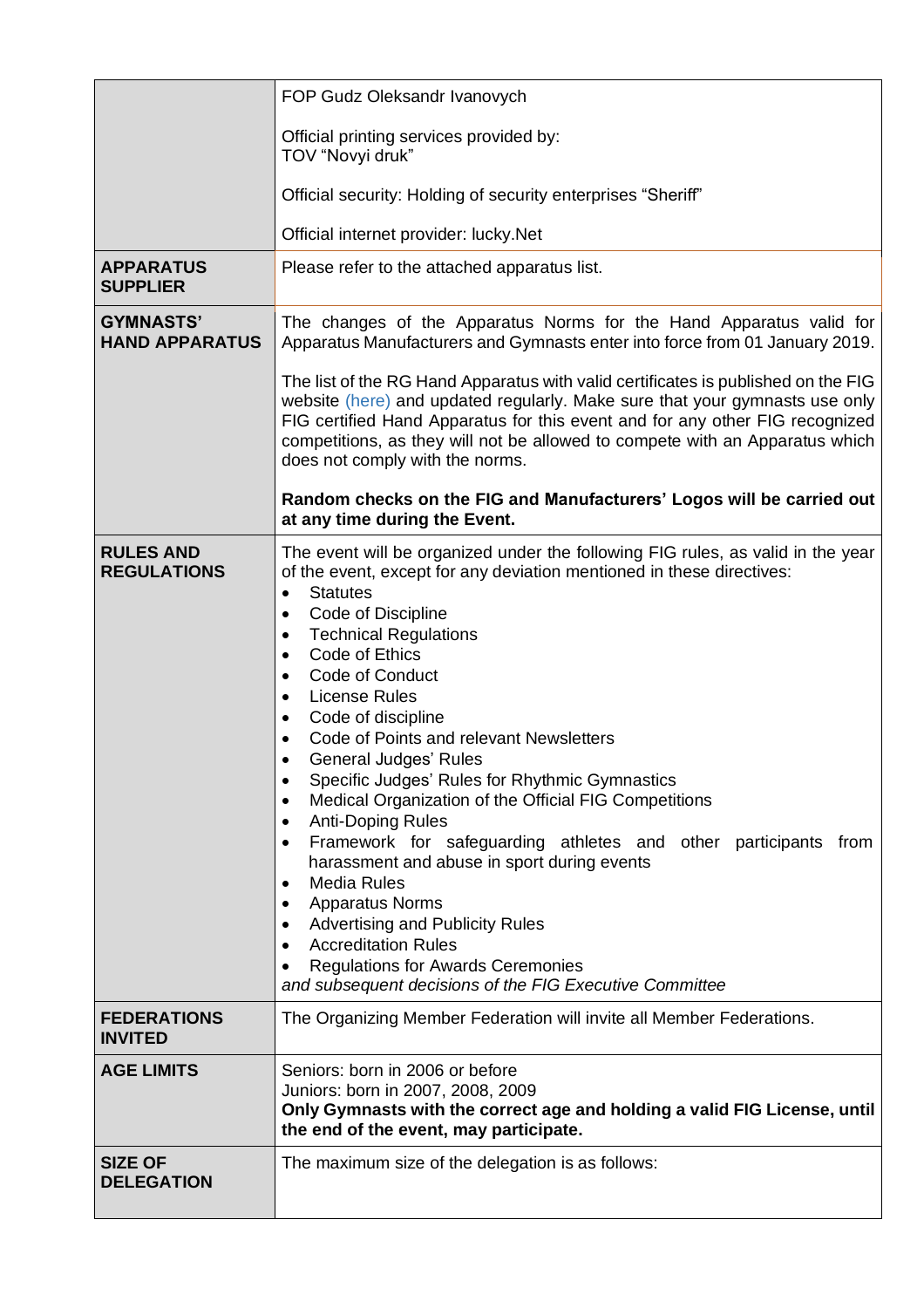|                                         |                                                                                                                                                                                                                                                                                                    | Individual                                                                               | Group                   | Total            |  |
|-----------------------------------------|----------------------------------------------------------------------------------------------------------------------------------------------------------------------------------------------------------------------------------------------------------------------------------------------------|------------------------------------------------------------------------------------------|-------------------------|------------------|--|
|                                         | Head of delegation                                                                                                                                                                                                                                                                                 | 1                                                                                        |                         | 1                |  |
|                                         | Senior gymnasts                                                                                                                                                                                                                                                                                    | $\overline{2}$                                                                           | $5-6$                   | $7 - 8$          |  |
|                                         | Junior gymnasts                                                                                                                                                                                                                                                                                    | $1 - 4$                                                                                  |                         | $1 - 4$          |  |
|                                         | Coaches                                                                                                                                                                                                                                                                                            | 4                                                                                        | $\overline{2}$          | 6                |  |
|                                         | Judges                                                                                                                                                                                                                                                                                             | $\overline{2}$                                                                           | $\overline{\mathbf{c}}$ | $\overline{2}$   |  |
|                                         | <b>Medical staff</b>                                                                                                                                                                                                                                                                               | 1                                                                                        | 1                       | $\overline{2}$   |  |
|                                         |                                                                                                                                                                                                                                                                                                    |                                                                                          |                         |                  |  |
|                                         |                                                                                                                                                                                                                                                                                                    |                                                                                          |                         |                  |  |
| <b>REGISTRATION</b><br><b>DEADLINES</b> | <b>Definitive registration</b><br><b>24 January 2022</b>                                                                                                                                                                                                                                           |                                                                                          |                         |                  |  |
|                                         |                                                                                                                                                                                                                                                                                                    | <b>Nominative registration</b>                                                           |                         | 14 February 2022 |  |
| <b>JUDGES AND</b><br><b>JURIES</b>      | All judges must have a valid FIG Judge's Brevet (Category 1-4) in the<br>respective category (RGI or RGG).<br>Each Federation must send minimum 1 judge.<br>The fine of 50 EUR will be applied to a delegation without a judge.                                                                    |                                                                                          |                         |                  |  |
| <b>ENTRY FEES</b>                       | 50 EUR per individual gymnast<br>100 EUR per group                                                                                                                                                                                                                                                 |                                                                                          |                         |                  |  |
| <b>ACCREDITATION</b>                    | Accreditation of all delegations will take place upon arrival. Head of delegation<br>or coach has to check the names of their own delegation members, hotel<br>reservation; they also have to make all necessary payments.<br>Heads of delegation have to bring to the accreditation office:       |                                                                                          |                         |                  |  |
|                                         | passports of all members of the delegation<br>$\blacksquare$                                                                                                                                                                                                                                       |                                                                                          |                         |                  |  |
|                                         | $\blacksquare$                                                                                                                                                                                                                                                                                     | FIG licenses for each gymnast                                                            |                         |                  |  |
|                                         | ٠                                                                                                                                                                                                                                                                                                  | medical insurance for each delegation member                                             |                         |                  |  |
|                                         | $\blacksquare$                                                                                                                                                                                                                                                                                     | PCR-tests of all members of the delegation                                               |                         |                  |  |
|                                         |                                                                                                                                                                                                                                                                                                    |                                                                                          |                         |                  |  |
|                                         | a CD with the national anthem                                                                                                                                                                                                                                                                      |                                                                                          |                         |                  |  |
|                                         | 2 copies of CDs with music for the programs (each gymnast)                                                                                                                                                                                                                                         |                                                                                          |                         |                  |  |
|                                         | Accreditation card is personal for each of the delegation members.<br>Accreditation card wearing is required at all times of the event.                                                                                                                                                            |                                                                                          |                         |                  |  |
|                                         |                                                                                                                                                                                                                                                                                                    |                                                                                          |                         |                  |  |
| <b>EVENT FORMAT</b>                     | <b>Senior individuals:</b><br>All-Around (hoop, ball, clubs, ribbon) and Finals<br>Only 2 gymnasts per country may qualify to each final,<br>+1 gymnast from the organizing country Ukraine.                                                                                                       |                                                                                          |                         |                  |  |
|                                         | <b>Junior individuals:</b>                                                                                                                                                                                                                                                                         |                                                                                          |                         |                  |  |
|                                         | Team Competition, 4 exercises (hoop, ball, clubs, ribbon) and Finals<br>Each NF may participate with 1-4 juniors, each performing 1-4 exercises (with<br>4 exercises per NF in total).<br>Only 1 gymnast per country may qualify to each final,<br>+1 gymnast from the organizing country Ukraine. |                                                                                          |                         |                  |  |
|                                         | Senior groups:<br>All-Around and Finals (5 hoops; 3 ribbons + 2 balls)<br>8 groups qualify to each final, 1 group per country                                                                                                                                                                      |                                                                                          |                         |                  |  |
|                                         | + 1 group from the organizing country Ukraine.                                                                                                                                                                                                                                                     |                                                                                          |                         |                  |  |
| <b>PROVISIONAL</b><br><b>SCHEDULE</b>   | 12 March, 2022:                                                                                                                                                                                                                                                                                    | Arrival of delegations, Official Training,<br><b>Technical and Judges' Meeting</b>       |                         |                  |  |
|                                         | 13 March, 2022:                                                                                                                                                                                                                                                                                    | Individual juniors (hoop, ball)<br>Individual seniors (hoop, ball)<br>Senior groups (5x) |                         |                  |  |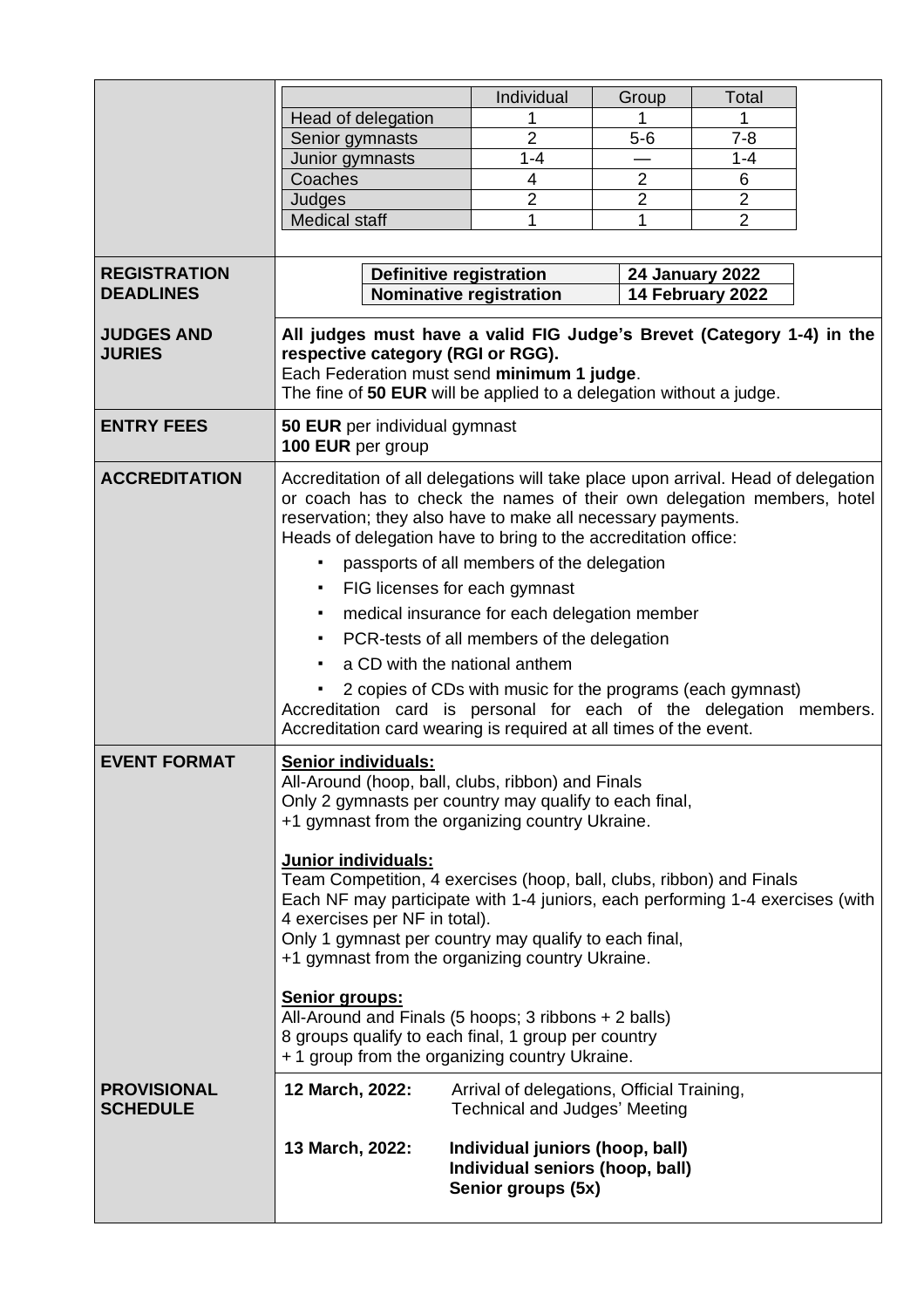|                                               | 14 March, 2022:                                                                                                                                                                                                                                                                                                                                                                                                                                                                                                                                                                                                                                                                                                                                                                                                                                                                                                                                                                                                                                                                                                                                                                                                                                      | Individual juniors (clubs, ribbon)<br>Individual seniors (clubs, ribbon)<br>Senior groups (3x+2x)                                                               |  |
|-----------------------------------------------|------------------------------------------------------------------------------------------------------------------------------------------------------------------------------------------------------------------------------------------------------------------------------------------------------------------------------------------------------------------------------------------------------------------------------------------------------------------------------------------------------------------------------------------------------------------------------------------------------------------------------------------------------------------------------------------------------------------------------------------------------------------------------------------------------------------------------------------------------------------------------------------------------------------------------------------------------------------------------------------------------------------------------------------------------------------------------------------------------------------------------------------------------------------------------------------------------------------------------------------------------|-----------------------------------------------------------------------------------------------------------------------------------------------------------------|--|
|                                               | 15 March, 2022:                                                                                                                                                                                                                                                                                                                                                                                                                                                                                                                                                                                                                                                                                                                                                                                                                                                                                                                                                                                                                                                                                                                                                                                                                                      | <b>Individual juniors FINALS</b><br><b>Individual seniors FINALS</b><br><b>Senior groups FINALS</b>                                                             |  |
|                                               | 16 March, 2022:                                                                                                                                                                                                                                                                                                                                                                                                                                                                                                                                                                                                                                                                                                                                                                                                                                                                                                                                                                                                                                                                                                                                                                                                                                      | Gala concert, Celebration of the 90 <sup>th</sup> birthday of<br>a legendary coach Ms. Albina Deriugina,<br>Departure of delegations                            |  |
| <b>MEDICAL SERVICE</b>                        | The Organizing Committee will provide a first medical aid service.                                                                                                                                                                                                                                                                                                                                                                                                                                                                                                                                                                                                                                                                                                                                                                                                                                                                                                                                                                                                                                                                                                                                                                                   |                                                                                                                                                                 |  |
| COVID-19                                      | All participants will take a COVID-19 test upon arrival to the official hotels and<br>must stay in their rooms until the results of the tests are ready.<br>During the trainings and competition periods all participants are allowed to<br>circulate only in the assigned sport venues, as well as in the official hotels.<br>Besides the medical guidelines for the particular event, FIG also requires all the<br>participants to follow the standard precautions.<br>The FIG requires all participants, judges and officials to take standard<br>precautionary measures, such as frequent hand-washing, wearing masks or<br>face coverings at all times and keeping a physical distance of at least 1.5<br>meters whenever possible.<br>The only situation in which the safety distance does not have to be respected<br>is when a coach provides assistance (catch, lead, spotting) during an athlete's<br>performance. This phase must be kept as short as possible, and the assisting<br>person is obliged to wear a mask throughout.<br>Gymnasts do not need to wear a mask or face covering while they are<br>performing at the training venue or on the FOP and must keep a physical<br>distance of at least 1.5 meters whenever possible. |                                                                                                                                                                 |  |
| <b>VISA</b>                                   | Please verify immediately with your travel agent or the Ukrainian Embassy or<br>Consulate in your country if a visa is required for your travel to Ukraine.<br>The LOC will be happy to assist each Delegation member with an official<br>invitation letter, provided that the request is made to the LOC before February<br>14, 2022.<br>The request must include the function, full name, gender, date of birth,<br>citizenship and passport number, passport expiry date, the arrival and<br>departure dates of the Delegation Member as well as the city the visa<br>application support letter must be sent to.                                                                                                                                                                                                                                                                                                                                                                                                                                                                                                                                                                                                                                 |                                                                                                                                                                 |  |
| <b>INSURANCE</b>                              | The Host Federation, the LOC and the FIG will not be held responsible for any<br>liabilities in case of accidents, illness, repatriation and the like.<br>The FIG Technical Regulations foresee that all participating Federations are<br>responsible for making their own arrangements to have the necessary valid<br>insurance coverage against illness, accidents and for repatriation for all the<br>members of their Delegation.<br>The LOC will verify the insurance upon arrival of the delegation members (e.g.<br>cover note or photocopy of the valid policy). Delegation members with<br>insufficient insurance cover must inform the LOC in advance.                                                                                                                                                                                                                                                                                                                                                                                                                                                                                                                                                                                     |                                                                                                                                                                 |  |
| <b>INTERNATIONAL</b><br><b>TRANSPORTATION</b> | of their delegation members.                                                                                                                                                                                                                                                                                                                                                                                                                                                                                                                                                                                                                                                                                                                                                                                                                                                                                                                                                                                                                                                                                                                                                                                                                         | The invited participating federations must pay for the international travel costs<br>The Travel Schedule Form must be returned to the LOC by February 25, 2022. |  |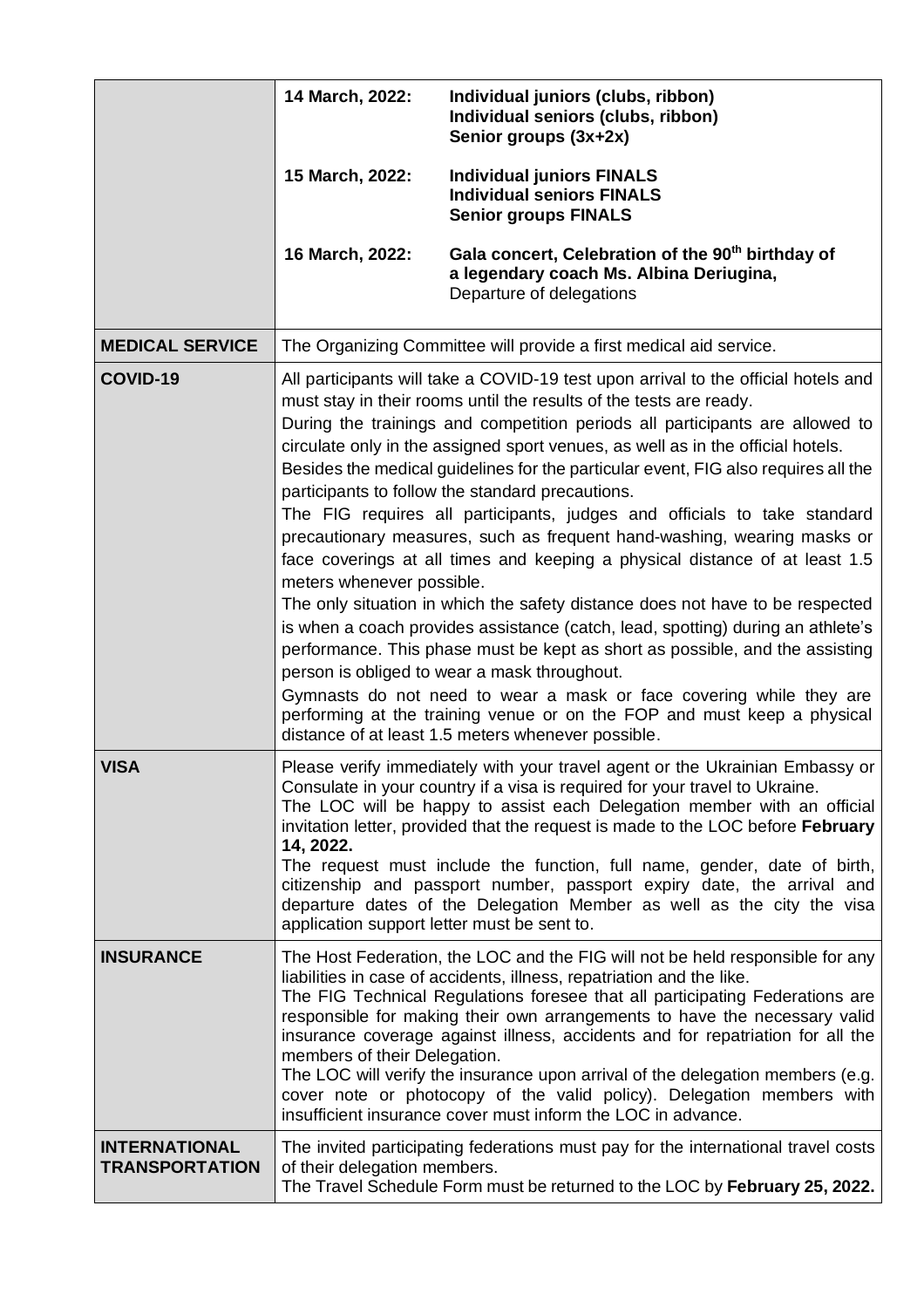| <b>LOCAL</b><br><b>TRANSPORTATION</b>                            | The LOC will provide free-of-charge local transfers 'airport $-$ hotel $-$ gym $-$<br>airport' for all delegation members who booked their accommodation through<br>LOC.<br>Transportation services are provided by:<br>FOP Ferents Oleh Myhaylovych                                                                                                                                                                                                                                                    |                                                                                     |  |
|------------------------------------------------------------------|---------------------------------------------------------------------------------------------------------------------------------------------------------------------------------------------------------------------------------------------------------------------------------------------------------------------------------------------------------------------------------------------------------------------------------------------------------------------------------------------------------|-------------------------------------------------------------------------------------|--|
| <b>ACCOMMODATION</b>                                             | <b>Official hotel for delegations:</b><br>"President Hotel Kyiv" 4*<br>Hospitalna street 12, Kyiv 01601, Ukraine<br>Website: https://presidenthotel.com.ua/en/<br>Prices per person per night are the following:<br><b>150 EUR</b> – in a single room (full board)<br>130 EUR $-$ in a double room (full board)<br>This price includes accommodation and meals (breakfast, lunch and dinner).<br>Please send the Accommodation Form to LOC as soon as possible, but not<br>later than January 24, 2022. |                                                                                     |  |
|                                                                  | Official hotel for Ukrainian coaches and judges:<br>"Premier Hotel Rus" 3*<br>Hospitalna street 4, Kyiv 01601, Ukraine<br>Website: https://hotelrus.phnr.com/<br>All delegations must stay in the official hotels of this event, to make it<br>possible for the LOC to provide the necessary health protection measures<br>due to Covid-19 pandemic.                                                                                                                                                    |                                                                                     |  |
| <b>MEALS</b>                                                     | Breakfast, lunch and dinner are included in the accommodation price.<br>Breakfast and dinner will be served at the hotel. Lunch will be served at the<br>Competition Venue on competition days.<br>Official catering of the event: Orion Catering.                                                                                                                                                                                                                                                      |                                                                                     |  |
| <b>FINAL BANQUET</b>                                             | Due to restrictions in the light of Covid-19 pandemic, there will be no Final<br>banquet.                                                                                                                                                                                                                                                                                                                                                                                                               |                                                                                     |  |
| <b>ORGANIZATION</b><br><b>AND TECHNICAL</b><br><b>MANAGEMENT</b> | The Organizing Federation is entrusted by the FIG to ensure a high quality of<br>competition organization that complies with the high standards of sport<br>presentation. The Organizing Federation is authorized to cooperate with reliable<br>partners to assist in the technical organization and management of the sport<br>event.                                                                                                                                                                  |                                                                                     |  |
| <b>FINANCIAL</b><br><b>OBLIGATIONS-</b><br><b>PAYMENT</b>        | Payment is requested to be made in cash upon arrival. If your Federation can<br>only make the payment by bank transfer, please contact the LOC for<br>instructions.<br>The FIG and the LOC strongly recommend that each Federation take a<br>cancellation insurance for their accommodations and meal options.                                                                                                                                                                                          |                                                                                     |  |
|                                                                  | <b>Cancellation policy:</b>                                                                                                                                                                                                                                                                                                                                                                                                                                                                             |                                                                                     |  |
|                                                                  | from January 25 to February<br>14:                                                                                                                                                                                                                                                                                                                                                                                                                                                                      | 25% of accommodation and meals<br>costs is charged                                  |  |
|                                                                  | from February 15 to February<br>28:                                                                                                                                                                                                                                                                                                                                                                                                                                                                     | 50% of accommodation and meals<br>costs is charged                                  |  |
|                                                                  | from March 1:                                                                                                                                                                                                                                                                                                                                                                                                                                                                                           | no cancellation is possible, 100% of<br>accommodation and meals costs is<br>charged |  |